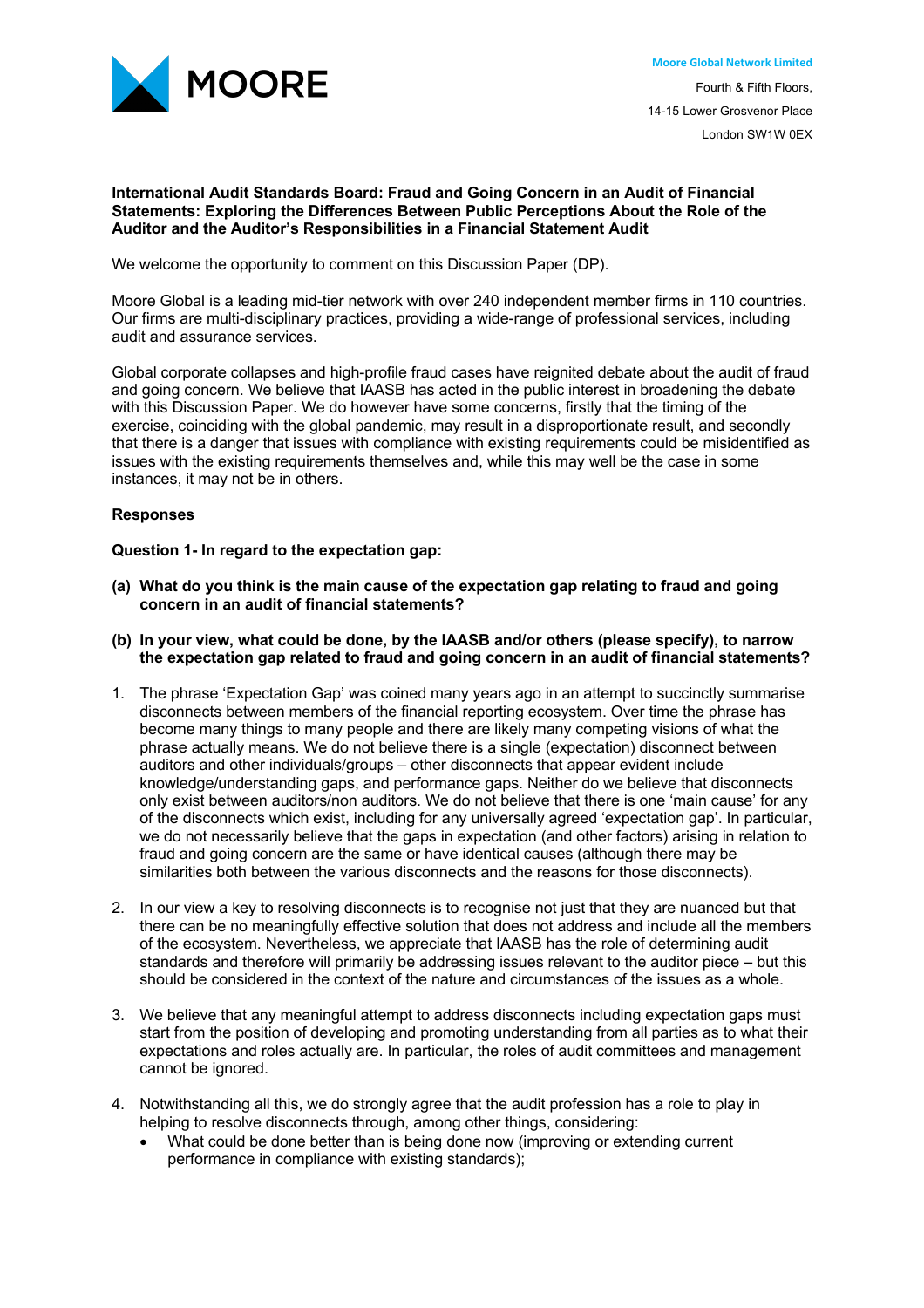

- What isn't being done now that should be (addressing non- compliance with existing standards);
- What additional steps could and/or should be taken (improving standards, potentially extending the scope of an audit or considering whether there are additional complementary engagements that could be triggered by the audit (as a result of audit findings, perhaps)).
- 5. As suggested above, while we recognise there are, in some cases, significant disconnects between expectations relating to the audit of fraud and the audit of going concern, we do not think the disconnects are necessarily identical, nor do we think they necessarily stem from the same root causes.
- 6. With regard to Fraud, it is clear that many stakeholders expect auditors to detect all major fraud, some expect auditors to detect all fraud no matter the financial impact, and some expect auditors to prevent fraud from having occurred in the first place. Some stakeholders believe the key purpose of audit is to detect or prevent fraud.
- 7. With regard to going concern, some stakeholders appear to expect auditors to be able to predict with certainty an entity's financial and economic viability and resilience. Some of these expectations are reasonable, to an extent, many are not.
- 8. In terms of what could be done, by the IAASB or others, we believe considering the following could be a good starting point:
	- Promoting and facilitating a mutual understanding and knowledge of the expectations and roles of stakeholders and all participants in the financial reporting ecosystem (this could not be done by IAASB alone, in all likelihood, but IAASB could play a key coordinating role).
	- Clarification and explanation of widely misunderstood audit related concepts including but not limited to:
		- The scope and purpose of an audit:
		- Inherent limitations;
		- Scepticism;
		- Materiality.
- 9. We believe that the clarification and explanation exercise above should be the priority. To try and revise standards before clarifying these concepts would potentially result in lower quality standards.

**Question 2 - This paper sets out the auditor's current requirements in relation to fraud in an audit of financial statements, and some of the issues and challenges that have been raised with respect to this (see Sections II and IV). In your view:**

- **(a) Should the auditor have enhanced or more requirements with regard to fraud in an audit of financial statements? If yes, in what areas?**
- **(b) Is there a need for enhanced procedures only certain entities or in specific circumstances? If yes:**
	- **(i) For what types of entities or in what circumstances?**
	- **(ii) What enhancements are needed?**
	- **(iii) Should these changes be made within the ISAs or outside the scope of an audit (e.g., a different engagement)? Please explain your answer.**
- **(c) Would requiring a "suspicious mindset" contribute to enhanced fraud identification when planning and performing the audit? Why or why not?**
	- **(i) Should the IAASB enhance the auditor's considerations around fraud to include a "suspicious mindset"? If yes, for all audits or only in some circumstances?**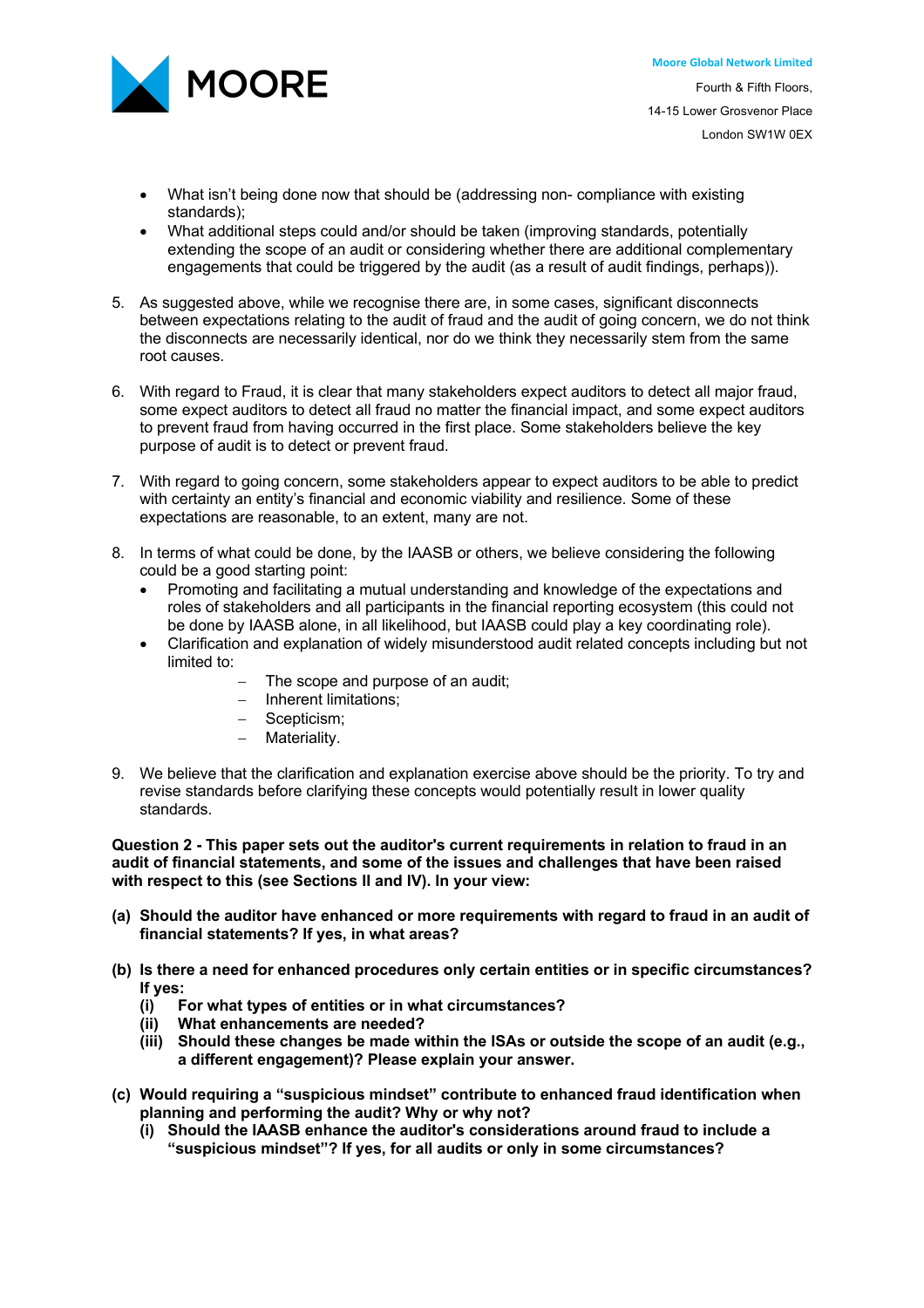

Fourth & Fifth Floors, 14-15 Lower Grosvenor Place London SW1W 0EX

- **(d) Do you believe more transparency is needed about the auditor's work in relation to fraud in an audit of financial statements? If yes, what additional information is needed and how should this information be communicated (e.g. in communications with those charged with governance, in the auditor's report, etc.)?**
- 10. We believe that the existing requirements relating to fraud are reasonable and appropriate in and of themselves, however enhanced application material or other guidance could usefully be developed by IAASB, in particular, addressing:
	- Circumstances where fraud risk indicators are present providing auditors with more useful guidance on how to respond. Existing guidance could be rewritten/expanded to address modern methods of auditing including data analytics as possibilities where triggered;
	- Guidance on interactions with the IESBA Code around client acceptance where fraud risk indicators may be present;
	- Fraudulent manipulation of the financial statements;
	- Suspected fraud in entities with low complexity;
	- Corporate culture;
	- Qualitative materiality in relation to fraud;
	- The relationship between fraud and error.
- 11. In particular, we believe that additional guidance on the fraud triangle as it relates to smaller entities would be particularly useful since incentives and justification may have qualitative differences in those entities when compared to larger entities.
- 12. Additional/revised requirements might usefully be developed relating to engagement with audit committees in particular, and general promptness of response.
- 13. We are uncomfortable with the phrase 'suspicious mindset' although we accept that it is becoming a popular concept. We feel that the word 'suspicious' carries unfortunate nuances and runs counter to professional scepticism which should not be rooted in distrust but rather in absolute neutrality. If a new word is considered necessary, then we prefer 'questioning'. We do, however, agree as indicated above that scepticism as a concept could and should be better understood (by all parties) deployed and documented (by auditors). However, we believe that the best way to achieve this is through enhanced guidance and examples rather than enhanced/expanded requirements.
- 14. One area which we feel could be further explored is the provision of case-study examples targeted at honing scepticism, in particular training that leverages real life examples of frauds that actually took place. Leveraging real world experiences to provide auditors with genuine insight seems to us to be potentially a very useful path to improving audit quality around fraud.
- 15. While we agree that specific skillsets and where possible, experience, are very important when planning and performing audit procedures to assess and respond to fraud risk, we are unconvinced that the use of forensic experts would be a magic bullet. There is no universally accepted definition of what constitutes a forensic expert, and there are a variety of competing professions and qualifications in this field. Should IAASB wish to pursue this line of thought further we suggest that the board considers the questions who, why, when and how. Meaningful and effective requirements might address:
	- Who the person/skills that are being envisaged as potential audit team additions;
	- Why the triggers for consideration of whether following this route was appropriate (and what might require following this route);
	- When at what stage of the process such experts should become involved;
	- How the additional work performed would be integrated into the main audit effort (and the scope of the additional work).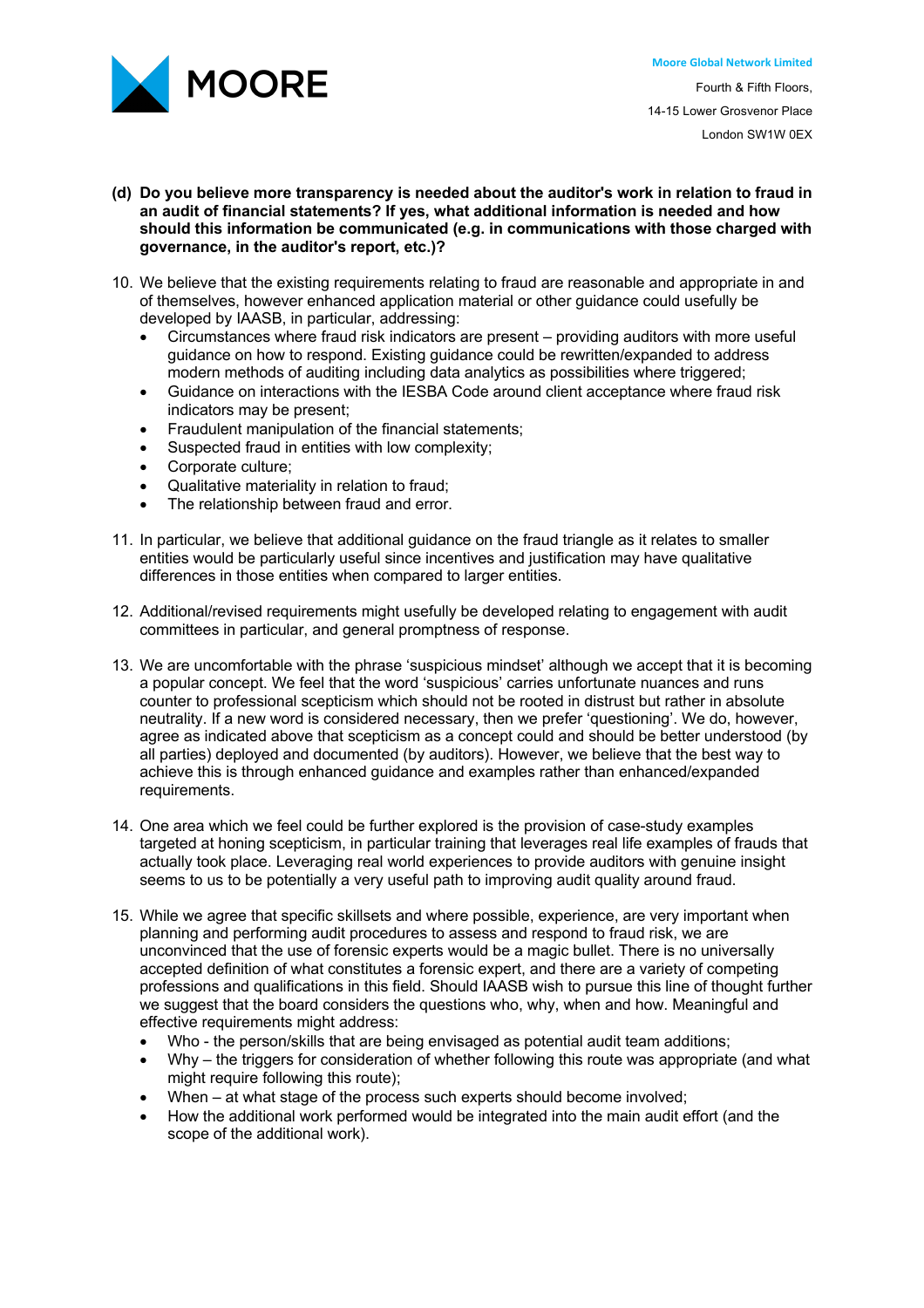

- 16. We note that as things stand, any auditor could use a forensic expert at any time during the course of an audit engagement. We suggest that IAASB might consider how best to articulate the idea that even if forensic (fraud) experts are considered and discounted at the planning stage of an audit, auditors should be aware that as the picture becomes clearer and evidence is obtained the conditions where the use of such experts could actually be indicated may arise. There would be benefit in IAASB re-enforcing the message that the approach to fraud is set out during planning following the initial risk assessment, but it is not set in stone. If revisions, small or large, are needed then revisions should happen.
- 17. Notwithstanding our comments on forensic experts above, there are additional considerations around cost and scalability. Forensic experts may be widely available in some jurisdictions but not necessarily all. We already noted above that the title forensic expert might have an extremely wide definition but even ignoring that, the fact is that for small firms in some jurisdictions such experts would be either unobtainable or unaffordable. If the use of forensic experts was mandated only for particular types of audit and the trigger was in any way size related (or classification eg mandated only for PIEs) then there would be dangers around their use being a blunt non riskbased tool. We are aware that in some jurisdictions it is the audit committee that engages forensic experts if fraud is suspected (therefore they may be uninvolved in the identification or evaluation of fraud risk indicators) however even in these circumstances cost can be an issue. It is also worth noting that not all frauds are sophisticated, even in the largest entities.
- 18. We do however agree that more transparency around the audit of fraud would be a positive development and we invite IAASB to consider how this could be achieved. Possible options might include (but not be limited to):
	- Additional reporting requirements (with an emphasis on the need for meaningful expression rather than boilerplate, which helps nobody and has the tendency to become 'coded language' and thus create opacity rather than transparency.
	- Further outreach (we realise that there has been much outreach in the past and that this DP is itself a form of outreach, but issues continue to be opaque for some stakeholders so clearly more could be done).
	- Explicitly addressing the media representation of the profession.
	- Working with regulators to gain clarity on the degree of real compliance with requirements as they currently stand.
- 19. We note that several jurisdictions have introduced new reporting requirements relating to fraud and it is obviously too early to tell whether the impact of the additional requirements will be positive – we feel that there might be merit in taking some time so that the impact can be properly evaluated.

# **Question 3 - This paper sets out the auditor's current requirements in relation to going concern in an audit of financial statements, and some of the issues and challenges that have been raised with respect to this (see Sections III and IV). In your view:**

- **(a) Should the auditor have enhanced or more requirements with regard to going concern in an audit of financial statements? If yes, in what areas?**
- **(b) Is there a need for enhanced procedures only for certain entities or in specific circumstances? If yes:**
	- **(i) For what types of entities or in what circumstances?**
	- **(ii) What enhancements are needed?**
	- **(iii) Should these changes be made within the ISAs or outside the scope of an audit (e.g., a different engagement)? Please explain your answer.**
- **(c) Do you believe more transparency is needed:**
	- **(i) About the auditor's work in relation to going concern in an audit of financial statements? If yes, what additional information is needed and how should this**